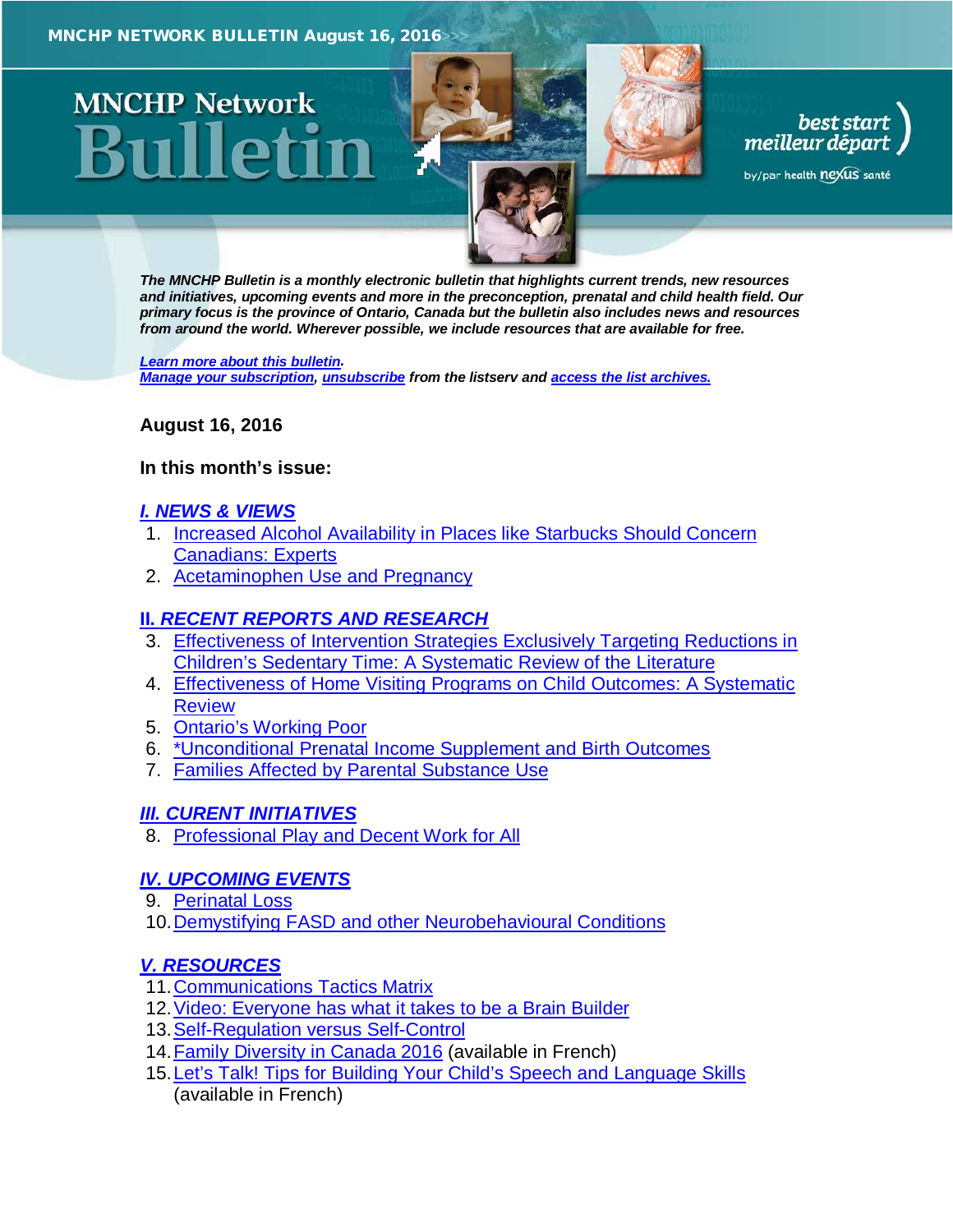# *[VI. FEATURED BEST START RESOURCES](#page-11-1)*

- [16.Taking Care of Our Children, Facilitator Guide: Parent Workshop on](#page-11-2) 
	- [Childrearing in First Nations Families and Communities](#page-11-2)
- 17[.Prenatal and Postpartum Health Resources](#page-12-1) (available in French)

# <span id="page-1-0"></span>**I. NEWS & VIEWS**

## <span id="page-1-1"></span>**1. Increased Alcohol Availability in Places like Starbucks Should Concern Canadians: Experts**

At some Toronto locations Starbucks is now selling beer and wine after 2 p.m., instead of just coffee (Miller, 2016, April 5). Health experts are warning that more availability could lead to more consumption. Dr. Gregory Taylor, Canada's Chief Public Health Officer explains the concerns: "You can't go to the grocery store these days without seeing alcohol of some sort. In Canada, we treat alcohol more like a beverage than we do a drug. It's a drug. I think that by having it visible in a number of different places, it normalizes — it's normal. Everybody drinks, what's the problem? It normalizes it. It downplays the risk and we look at it just like a beverage. Have a soda, have a beer, have this or that — and it's not. It's a drug". Dr. Robert Mann, a senior scientist at the Centre for Addiction and Mental Health, also noted that coffee shops were traditionally seen as "alcoholfree zones" for people dealing with alcohol abuse issues and now they have to deal with these cues that might elicit urges for drinking (Miller, 2016, April 5). [http://globalnews.ca/news/2620260/increased-alcohol-availability-in-places-like](http://globalnews.ca/news/2620260/increased-alcohol-availability-in-places-like-starbucks-should-concern-canadians-experts/)[starbucks-should-concern-canadians-experts/](http://globalnews.ca/news/2620260/increased-alcohol-availability-in-places-like-starbucks-should-concern-canadians-experts/)

## [\[Return to top\]](#page-0-0)

## <span id="page-1-2"></span>**2. Acetaminophen Use and Pregnancy**

A new study published in JAMA Pediatrics found an association between acetaminophen use during pregnancy and behavioral problems in childhood (Stergiakouli, Thapar, & Smith, 2016). The lead author notes that "…as with any medication used by mothers-to-be, it should be used only when necessary. A woman and her doctor need to carefully weigh the risks of not treating fever or pain against potential harm to the baby" (CNN, 2016, August 15). Dr. Hal C.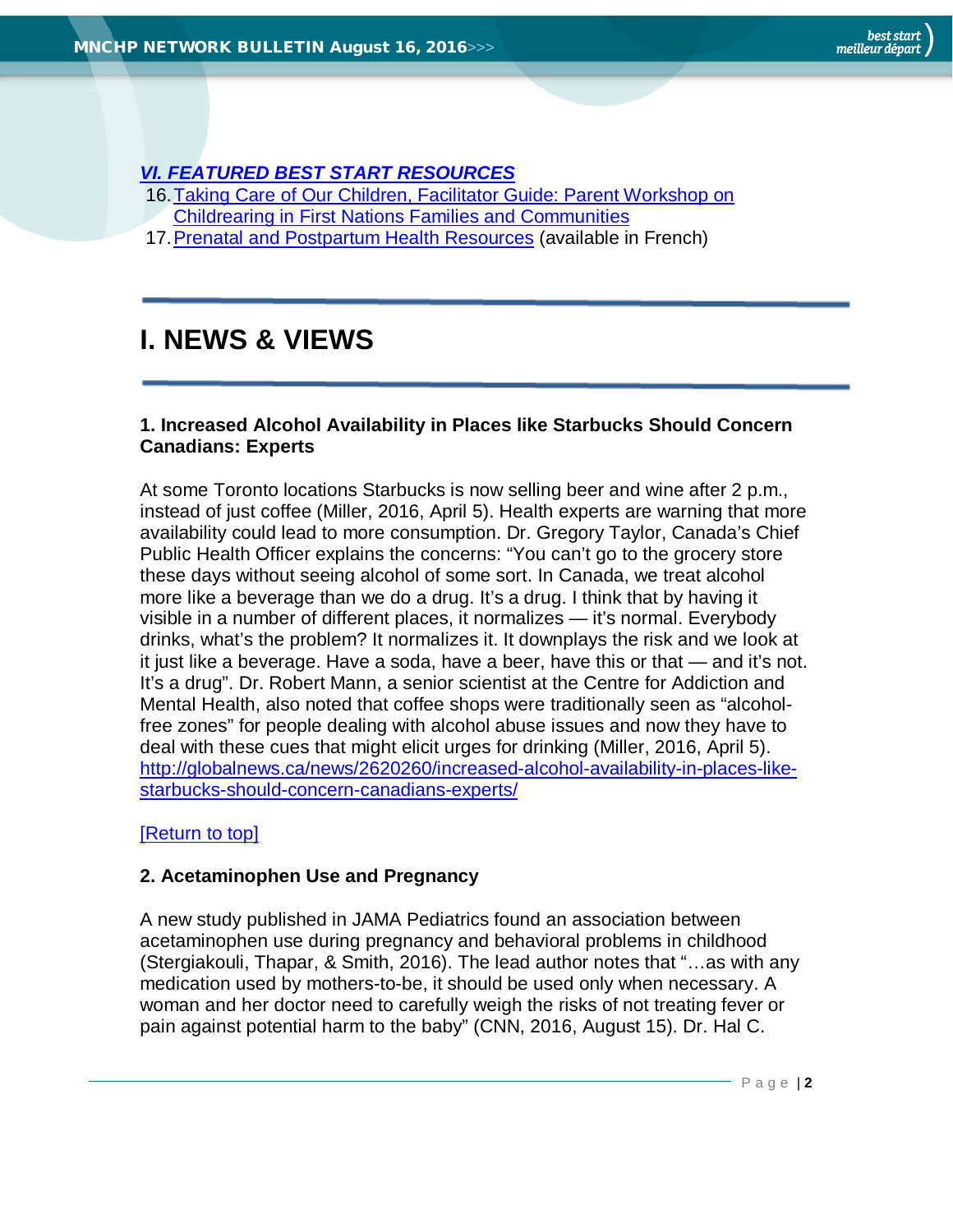Lawrence, CEO of the [American College of Obstetricians and Gynecologists](http://www.acog.org/) notes that the current study did not examine significant details, such as the exact dose taken or the reasons why a mother needed to take medication. He also explained that "behavioral disorders are multifactorial and very difficult to associate with a singular cause" (CNN, 2016, August 15). The U.S. Food and Drug Administration (FDA) released a safety announcement in 2015 in response to concerns at that time. Key points included:

- The FDA evaluated research studies published in the medical literature and determined they are too limited to make any recommendations based on these studies at this time.
- The FDA's recommendations on how pain medicines are used during pregnancy will remain the same at this time.
- Because of this uncertainty, the use of pain medicines during pregnancy should be carefully considered. The FDA urges pregnant women to always discuss all medicines with their health care professionals before using them.

CNN article and video:<http://cnn.it/2aRq2Uj> FDA Drug Safety Communication: <http://www.fda.gov/Drugs/DrugSafety/ucm429117.htm> Abstract:<http://archpedi.jamanetwork.com/article.aspx?articleid=2543281>

[\[Return to top\]](#page-0-0)

# <span id="page-2-0"></span>**II. RECENT REPORTS AND RESEARCH**

\* indicates journal subscription required for full text access

## <span id="page-2-1"></span>**3. Effectiveness of Intervention Strategies Exclusively Targeting Reductions in Children's Sedentary Time: A Systematic Review of the Literature**

Altenbur, T. M., Holthe, J. K., & Chinapaw, M. J. M. (2016). Effectiveness of intervention strategies exclusively targeting reductions in children's sedentary time: a systematic review of the literature. *International Journal of Behavioral Nutrition and Physical Activity, 13*, 65. [doi: 10.1186/s12966-](http://ijbnpa.biomedcentral.com/articles/10.1186/s12966-016-0387-5) [016-0387-5](http://ijbnpa.biomedcentral.com/articles/10.1186/s12966-016-0387-5)

Page | **3**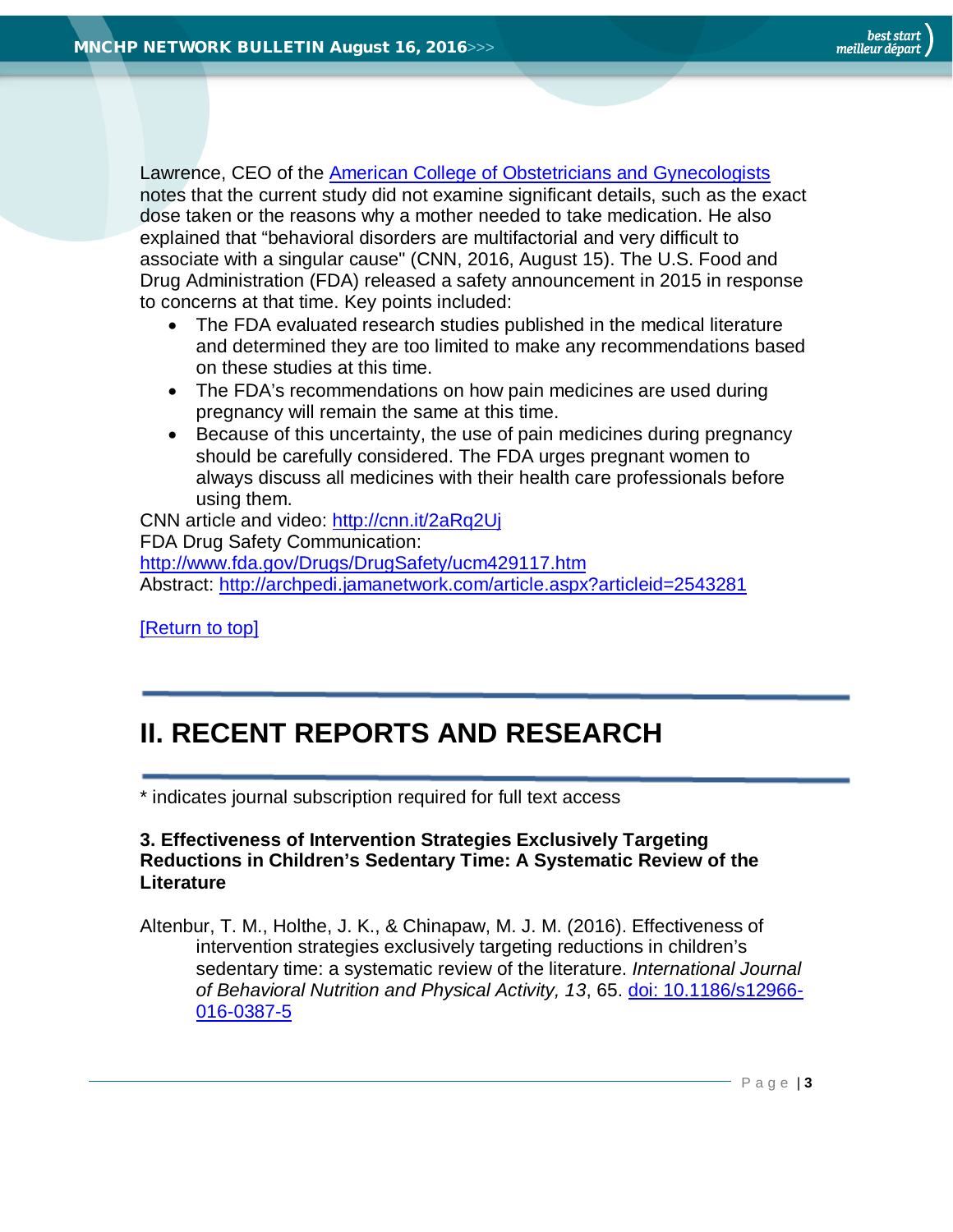## **ABSTRACT:**

An increasing number of interventions targeting sedentary behaviour in children have emerged in recent years. Recently published reviews included sedentary behaviour and physical activity interventions. This review critically summarizes evidence on the effectiveness of intervention strategies that exclusively targeted reducing sedentary time in children and adolescents. We performed a systematic literature search in Pubmed, Embase and the Cochrane Library through November 2015. Two independent reviewers selected eligible studies, extracted relevant data and rated the methodological quality using the assessment tool for quantitative studies. We included 21 intervention studies, of which 8 studies scored moderate on methodological quality and 13 studies scored weak. Four out of eight moderate quality studies reported significant beneficial intervention effects.

Although descriptions of intervention strategies were not always clearly reported, we identified encouragement of a TV turnoff week and implementing standing desks in classrooms as promising strategies. Due to a lack of high quality studies and inconsistent findings, we found no convincing evidence for the effectiveness of existing interventions targeting solely sedentary behaviour. We recommend that future studies apply mediation analyses to explore which strategies are most effective. Furthermore, to increase the effectiveness of interventions, knowledge of children's motives to engage in sedentary behavior is required, as well as their opinion on potentially effective intervention strategies.

<http://ijbnpa.biomedcentral.com/articles/10.1186/s12966-016-0387-5>

#### [\[Return to top\]](#page-0-0)

### <span id="page-3-0"></span>**4. Effectiveness of Home Visiting Programs on Child Outcomes: A Systematic Review**

Peacock, S., Konrad, S., Watson, E., Nickel, D., & Muhajarine, N. (2013). Effectiveness of home visiting programs on child outcomes: A systematic review. *BMC Public Health*, *13*, 17-31. Retrieved from <http://bit.ly/29RBEn5>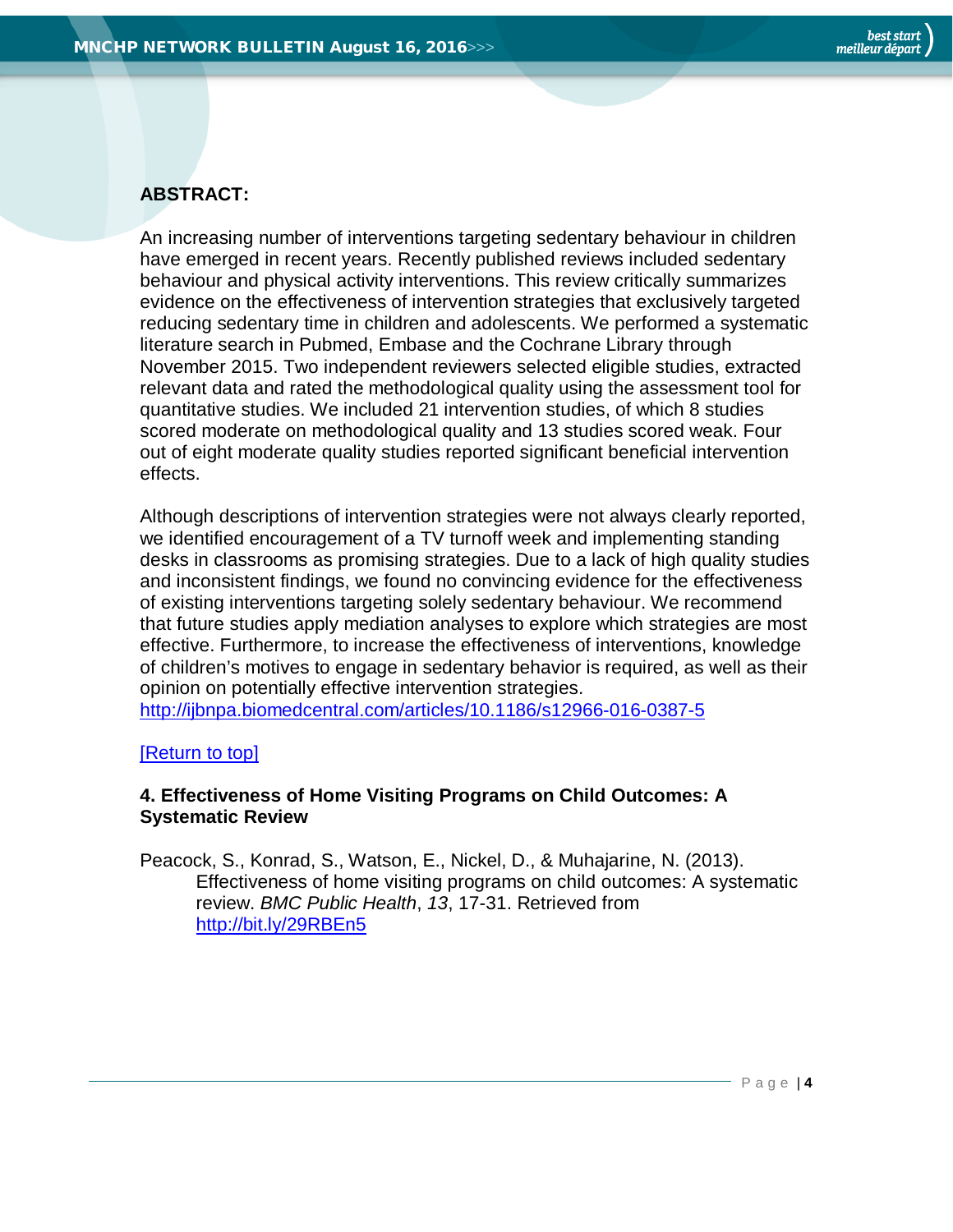## **ABSTRACT:**

### **Background:**

The effectiveness of paraprofessional home-visitations on improving the circumstances of disadvantaged families is unclear. The purpose of this paper is to systematically review the effectiveness of paraprofessional home-visiting programs on developmental and health outcomes of young children from disadvantaged families.

#### **Methods:**

A comprehensive search of electronic databases (e.g., CINAHL PLUS, Cochrane, EMBASE, MEDLINE) from 1990 through May 2012 was supplemented by reference lists to search for relevant studies. Through the use of reliable tools, studies were assessed in duplicate. English language studies of paraprofessional home-visiting programs assessing specific outcomes for children (0-6 years) from disadvantaged families were eligible for inclusion in the review. Data extraction included the characteristics of the participants, intervention, outcomes and quality of the studies.

#### **Results:**

Studies that scored 13 or greater out of a total of 15 on the validity tool ( $n = 21$ ) are the focus of this review. All studies are randomized controlled trials and most were conducted in the United States. Significant improvements to the development and health of young children as a result of a home-visiting program are noted for particular groups. These include: (a) prevention of child abuse in some cases, particularly when the intervention is initiated prenatally; (b) developmental benefits in relation to cognition and problem behaviours, and less consistently with language skills; and (c) reduced incidence of low birth weights and health problems in older children, and increased incidence of appropriate weight gain in early childhood. However, overall home-visiting programs are limited in improving the lives of socially high-risk children who live in disadvantaged families.

### **Conclusions:**

Home visitation by paraprofessionals is an intervention that holds promise for socially high-risk families with young children. Initiating the intervention prenatally and increasing the number of visits improves development and health outcomes for particular groups of children. Future studies should consider what dose of the intervention is most beneficial and address retention issues. Full article:<http://bit.ly/29RBEn5>

Page | **5**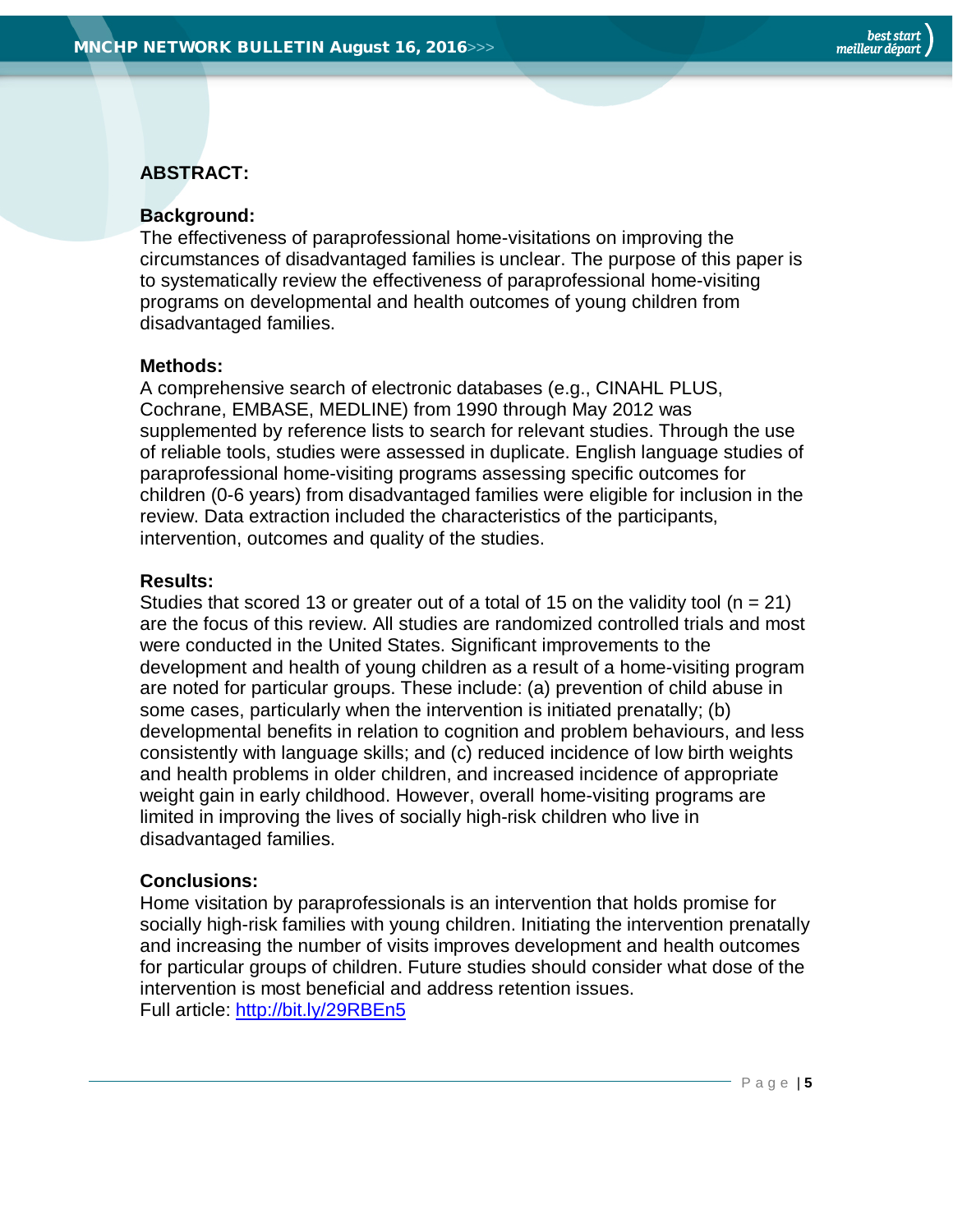Health Evidence: [http://www.healthevidence.org/view](http://www.healthevidence.org/view-article.aspx?a=effectiveness-home-visiting-programs-child-outcomes-systematic-review-24163)[article.aspx?a=effectiveness-home-visiting-programs-child-outcomes-systematic](http://www.healthevidence.org/view-article.aspx?a=effectiveness-home-visiting-programs-child-outcomes-systematic-review-24163)[review-24163](http://www.healthevidence.org/view-article.aspx?a=effectiveness-home-visiting-programs-child-outcomes-systematic-review-24163)

### [\[Return to top\]](#page-0-0)

## <span id="page-5-0"></span>**5. Ontario's Working Poor**

Canadian Centre for Policy Alternatives. (2016). *OnPolicy: Ontario's Working Poor*. Retrieved from [https://www.policyalternatives.ca/publications/reports/onpolicy-ontarios](https://www.policyalternatives.ca/publications/reports/onpolicy-ontarios-working-poor)[working-poor](https://www.policyalternatives.ca/publications/reports/onpolicy-ontarios-working-poor)

This issue of *OnPolicy* gives you a road map to working poverty in nine Ontario cities: Ottawa, London, Toronto, Thunder Bay, Kingston, Waterloo Region, Sudbury, Windsor and Hamilton. The Summer 2016 issue of *OnPolicy* also offers some solutions to the problems of working poverty, such as:

- improving food security and providing dental benefits for the working poor
- raising the minimum wage to \$15 an hour
- tackling precarity in the workplace
- improving working conditions for low-wage work

[https://www.policyalternatives.ca/publications/reports/onpolicy-ontarios-working](https://www.policyalternatives.ca/publications/reports/onpolicy-ontarios-working-poor)[poor](https://www.policyalternatives.ca/publications/reports/onpolicy-ontarios-working-poor)

### [\[Return to top\]](#page-0-0)

## <span id="page-5-1"></span>**6. \*Unconditional Prenatal Income Supplement and Birth Outcomes**

Brownlell, M. D., Chartier, M. J., Nickel, N. C., Chateau, D. Martens, P. J., Sarkar, J., . . . Katz, A. (2016). Unconditional Prenatal Income Supplement and Birth Outcomes. *Pediatrics*. Retrieved from [http://pediatrics.aappublications.org/content/early/2016/05/10/peds.2015-](http://pediatrics.aappublications.org/content/early/2016/05/10/peds.2015-2992) [2992](http://pediatrics.aappublications.org/content/early/2016/05/10/peds.2015-2992)

## **Background and objectives:**

Perinatal outcomes have improved in developed countries but remain poor for disadvantaged populations. We examined whether an unconditional income supplement to low-income pregnant women was associated with improved birth outcomes.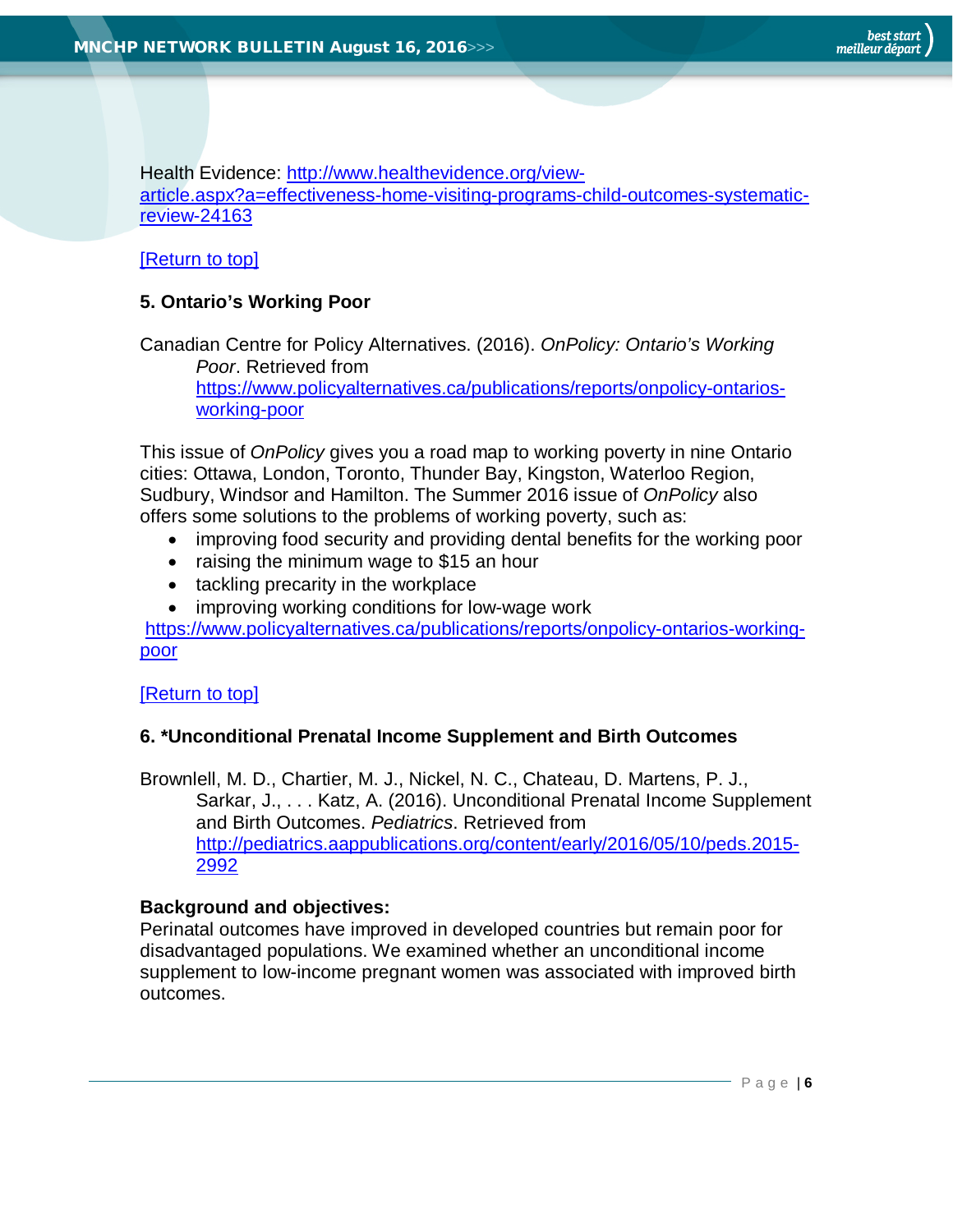# **Methods:**

This study included all mother–newborn pairs (2003–2010) in Manitoba, Canada, where the mother received prenatal social assistance, the infant was born in the hospital, and the pair had a risk screen (*N* = 14 591). Low-income women who received the income supplement (Healthy Baby Prenatal Benefit [HBPB], *n* = 10 738) were compared with low-income women who did not receive HBPB (*n* = 3853) on the following factors: low birth weight, preterm, small and large for gestational age, Apgar score, breastfeeding initiation, neonatal readmission, and newborn hospital length of stay (LOS). Covariates from risk screens were used to develop propensity scores and to balance differences between groups in regression models; γ sensitivity analyses were conducted to assess sensitivity to unmeasured confounding. Population-attributable and preventable fractions were calculated.

## **Results:**

HBPB was associated with reductions in low birth weight (aRR, 0.71 [95% CI, 0.63–0.81]), preterm births (aRR, 0.76 [95% CI, 0.69–0.84]) and small for gestational age births (aRR, 0.90 [95% CI, 0.81–0.99]) and increases in breastfeeding (aRR, 1.06 [95% CI, 1.03–1.09]) and large for gestational age births (aRR, 1.13 [95% CI, 1.05–1.23]). For vaginal births, HBPB was associated with shortened LOS (weighted mean, 2.86; *P* < .0001). Results for breastfeeding, low birth weight, preterm birth, and LOS were robust to unmeasured confounding. Reductions of 21% (95% CI, 13.6–28.3) for low birth weight births and 17.5% (95% CI, 11.2–23.8) for preterm births were associated with HBPB.

# **Conclusions:**

Receipt of an unconditional prenatal income supplement was associated with positive outcomes. Placing conditions on income supplements may not be necessary to promote prenatal and perinatal health.

<http://pediatrics.aappublications.org/content/early/2016/05/10/peds.2015-2992>

# [\[Return to top\]](#page-0-0)

# <span id="page-6-0"></span>**7. Families Affected by Parental Substance Use**

Smith, V. C., & Wilson, C. R. (2016). Families affected by parental substance use. *Pediatrics, 138*(2), e2016157. Retrieved from [http://pediatrics.aappublications.org/content/pediatrics/early/2016/07/14/pe](http://pediatrics.aappublications.org/content/pediatrics/early/2016/07/14/peds.2016-1575.full.pdf) [ds.2016-1575.full.pdf](http://pediatrics.aappublications.org/content/pediatrics/early/2016/07/14/peds.2016-1575.full.pdf)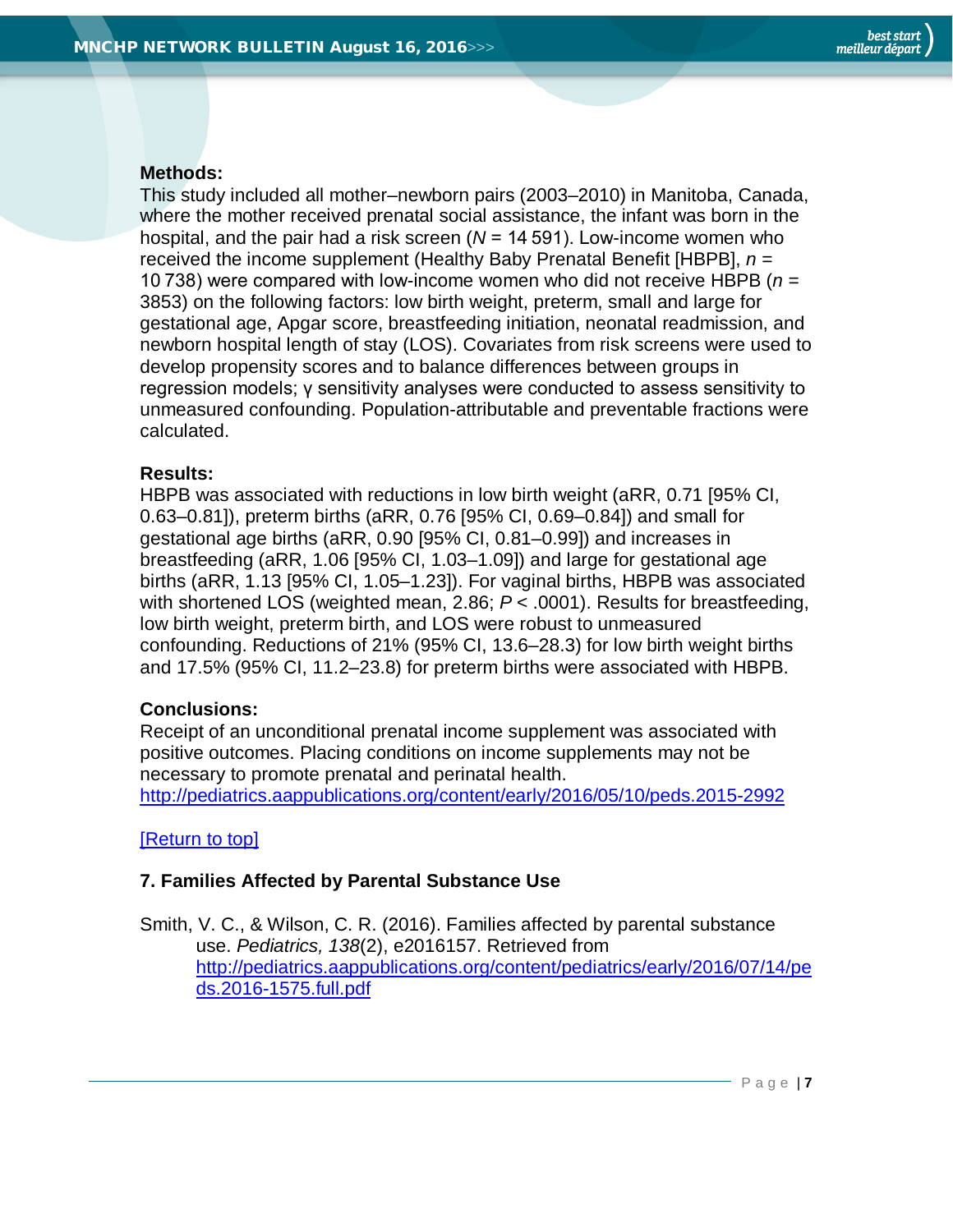## **ABSTRACT:**

Children whose parents or caregivers use drugs or alcohol are at increased risk of short- and long-term sequelae ranging from medical problems to psychosocial and behavioral challenges. In the course of providing health care services to children, pediatricians are likely to encounter families affected by parental substance use and are in a unique position to intervene. Therefore, pediatricians need to know how to assess a child's risk in the context of a parent's substance use. The purposes of this clinical report are to review some of the short-term effects of maternal substance use during pregnancy and long-term implications of fetal exposure; describe typical medical, psychiatric, and behavioral symptoms of children and adolescents in families affected by substance use; and suggest proficiencies for pediatricians involved in the care of children and adolescents of families affected by substance use, including screening families, mandated reporting requirements, and directing families to community, regional, and state resources that can address needs and problems.

[http://pediatrics.aappublications.org/content/pediatrics/early/2016/07/14/peds.201](http://pediatrics.aappublications.org/content/pediatrics/early/2016/07/14/peds.2016-1575.full.pdf) [6-1575.full.pdf](http://pediatrics.aappublications.org/content/pediatrics/early/2016/07/14/peds.2016-1575.full.pdf)

[\[Return to top\]](#page-0-0)

# <span id="page-7-0"></span>**III. CURRENT INITIATIVES**

### <span id="page-7-1"></span>**8. Professional Play and Decent Work for All**

With support from the Atkinson Foundation's Decent Work Fund, the Association of Early Childhood Educators Ontario (AECEO) worked in partnership with the Atkinson Centre for Society and Child Development and the Ontario Coalition for Better Child Care (OCBCC) to develop and implement the *Professional Pay and Decent Work for All* Project. This project sought to develop a shared understanding of decent work and disseminate information to the early childhood education and care sector to foster a collective and empowered voice for progressive change through eight community mobilization forums across Ontario. These forums provided resources and professional learning in a respectful and positive space to encourage attendees to adopt leadership roles within the movement. The forums were designed to be stimulating, engaging and inclusive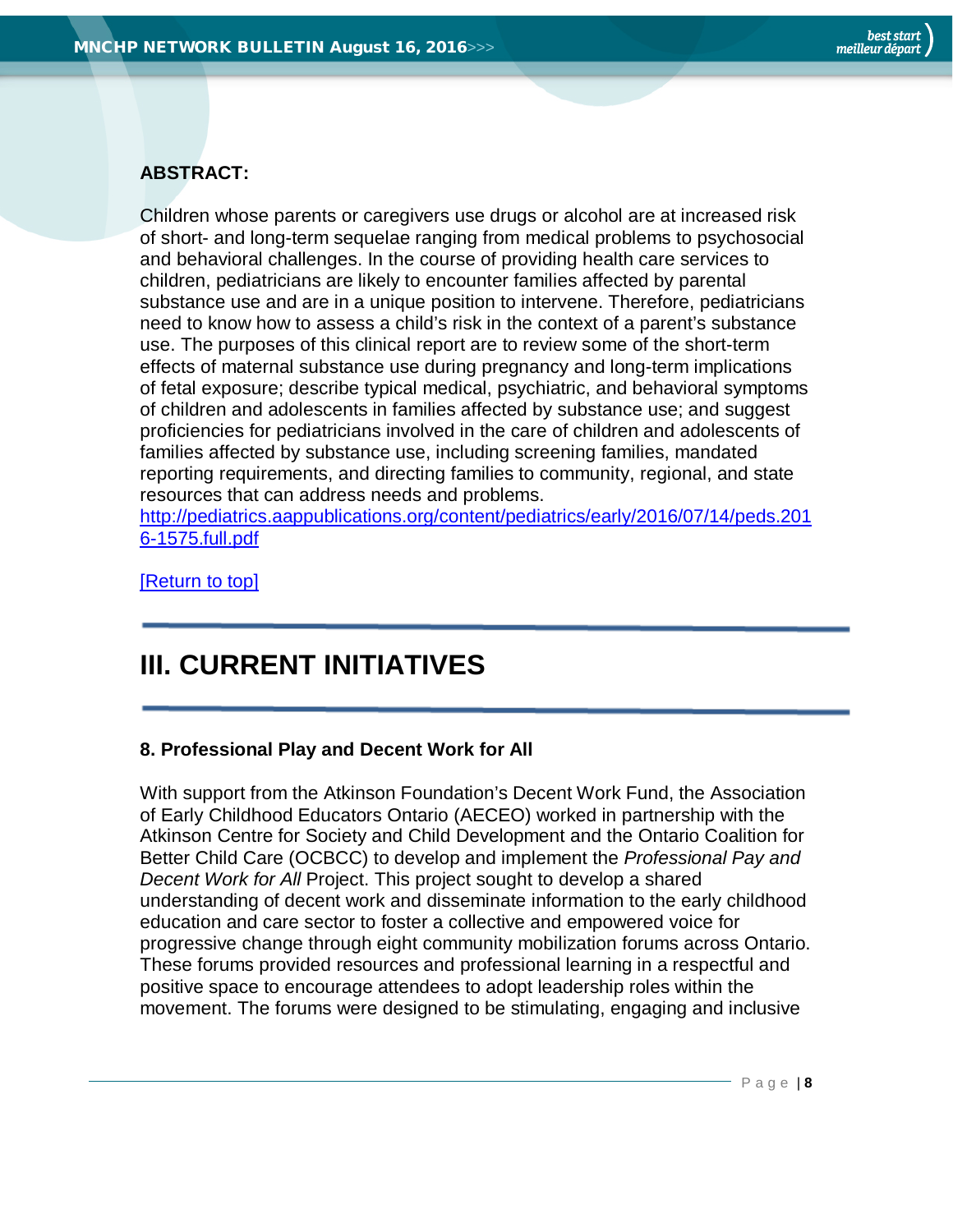of all professionals in the early childhood sector to foster participation and shared dialogue. The eight mobilization forums included four forums within the Greater Toronto Area (GTA) and four outside of the GTA. They were conducted in: Sault Ste. Marie, Scarborough, Brantford, Kingston, Durham Region, Peel Region, Waterloo Region, and Sudbury.

During each of the forums, participants were asked a series of questions, with the responses documented. The summary report will be formally presented at the AECEO's [provincial conference](http://utoronto.us9.list-manage.com/track/click?u=b873a1d1c0051c1402dce1477&id=ae35654553&e=b2219a925b) this September in Ottawa. Information will also be posted online.

[http://www.oise.utoronto.ca/atkinson/About\\_Us/What\\_We\\_Do/Professional\\_Pay\\_](http://www.oise.utoronto.ca/atkinson/About_Us/What_We_Do/Professional_Pay_and_Decent_Work_for_All/index.html) [and\\_Decent\\_Work\\_for\\_All/index.html](http://www.oise.utoronto.ca/atkinson/About_Us/What_We_Do/Professional_Pay_and_Decent_Work_for_All/index.html)

<span id="page-8-0"></span>[\[Return to top\]](#page-0-0)

# **IV. UPCOMING EVENTS**

### **9. Perinatal Loss**

October 1, 2016: Ottawa, ON

This one-day workshop provides a solid foundation of theoretical and clinical knowledge to facilitate effective care of families experiencing a perinatal loss. This workshop also addresses the potential effects of perinatal loss on practitioners as a result of caring for bereaved families. This program is intended for providers who care for families who have experienced a perinatal loss (e.g. nurses, social workers, chaplains, midwives, genetic counselors, physicians, child life specialists, ultrasonographers, public health nurses, and funeral directors).

<https://cmnrp.simplesignup.ca/en/1768/index.php?m=eventSummary>

[\[Return to top\]](#page-0-0)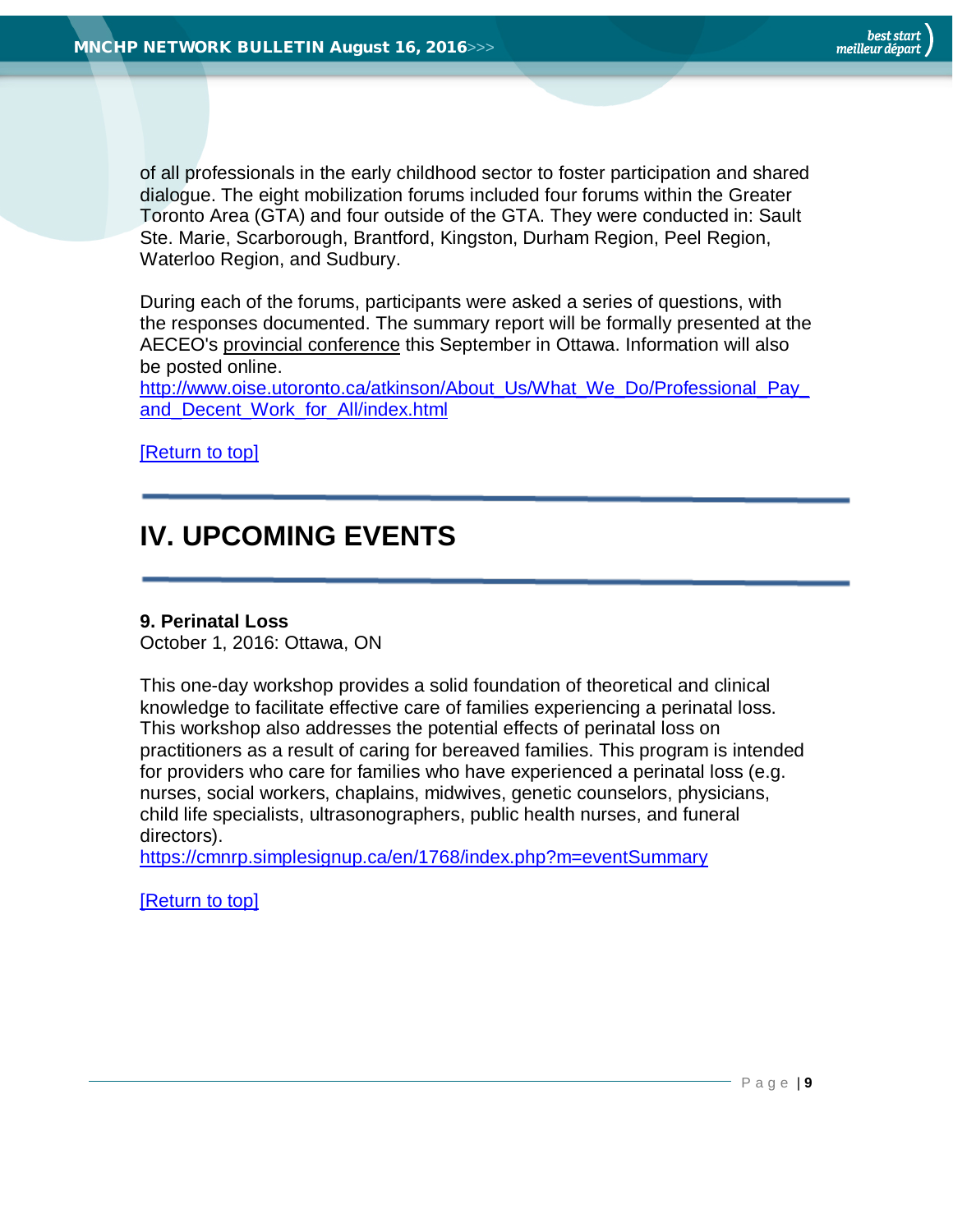<span id="page-9-0"></span>**10. Demystifying FASD and other Neurobehavioural Conditions** October 17-19, 2016: Vaughan, ON

Participants will learn what FASD is and how it impacts the brain, how to reduce or eliminate the likelihood of challenging behaviours, information about overlapping diagnoses and how this informs systems, and how to develop individualized, person-centred accommodations that lead to success. <http://www.fascetscanada.com/events/>

[\[Return to top\]](#page-0-0)

# <span id="page-9-1"></span>**V. RESOURCES**

### <span id="page-9-2"></span>**11. Communications Tactics Matrix**

The Peel Children and Youth Initiative is pleased to be able to offer the following Communications Tactics Matrix to the community as a tool to assist smaller organizations – those that may or may not have access to their own marketing and communications staff - to easily access an extensive list of marketing and communications tactics and to provide a way for them to determine what tactics will be most cost-effective and useful. The matrix also provides suggestions for best methods of measurement, and helps to ensure the most effective use of limited resources.

<http://pcyi.org/resources/communications-tactics/>

[\[Return to top\]](#page-0-0)

### <span id="page-9-3"></span>**12. Video: Everyone has what it takes to be a Brain Builder**

Did you know that parents and caregivers already have what it takes to become brain builders with their children? This inspiring video illustrates this concept and introduces an early learning initiative called Vroom.

[http://www.acesconnection.com/clip/everyone-has-what-it-takes-to-be-a-brain](http://www.acesconnection.com/clip/everyone-has-what-it-takes-to-be-a-brain-builder-2-min-vroom)[builder-2-min-vroom](http://www.acesconnection.com/clip/everyone-has-what-it-takes-to-be-a-brain-builder-2-min-vroom)

[\[Return to top\]](#page-0-0)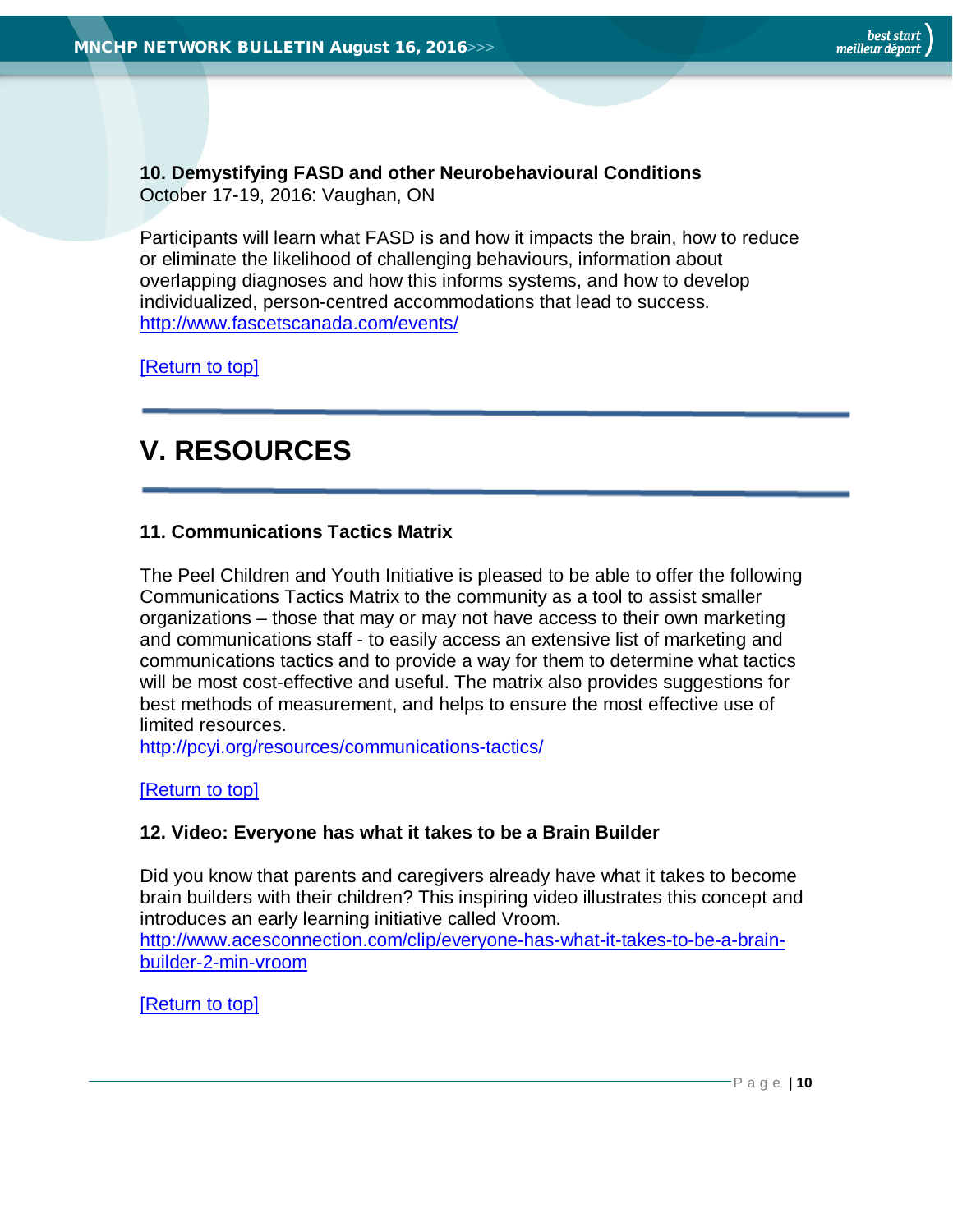## <span id="page-10-0"></span>**13. Self-Regulation versus Self-Control**

This infographic was developed by Dr. Stuart Shanker and The MEHRIT Centre (2016) as part of a series of printable resources. The purpose of the resource is to draw a fundamental distinction between self-regulation and self-control.

- Self-regulation seeks to identify and reduce the causes of problems in mood, thought, and behaviour. Self-regulation is always searching for hidden stressors.
- Self-control seeks to inhibit or manage such problems only when they arise. Self-control looks only at surface behaviours.

The MERHRIT Centre offers many other resources on the topic of self-regulation such as a science backgrounder, a parent's guide, seven myths of selfregulation.

Self-regulation versus self-control: [http://self-reg.ca/wp](http://self-reg.ca/wp-content/uploads/2016/07/Infographic-April-2016-Vs-self-control.pdf)[content/uploads/2016/07/Infographic-April-2016-Vs-self-control.pdf](http://self-reg.ca/wp-content/uploads/2016/07/Infographic-April-2016-Vs-self-control.pdf) <http://self-reg.ca/self-reg/self-regknowledge-series/>

### [\[Return](#page-0-0) to top]

## <span id="page-10-1"></span>**14. Family Diversity in Canada 2016**

(available in French)

The Vanier Institute of the Family released an infographic that provides a snapshot of modern families in Canada that highlights some of the many ways families are diverse:

- **67%** of families in Canada are married-couple families, **17%** are living common-law, and **16%** are lone-parent families – diverse family structures that continuously evolve
- **464,000** stepfamilies live across the country, accounting for **13%** of couples with children
- **363,000** households contain three or more generations, and there are also approximately **53,000** "skip-generation" homes (children and grandparents with no middle generation present)
- **1.4 million** people in Canada report having an Aboriginal identity (**61%** First Nations, **32%** Métis, **4.2%** Inuit, **1.9%** other Aboriginal identity, **0.8%** more than one Aboriginal identity)
- **360,000** couples in Canada are mixed unions,\* accounting for **4.6%** of all married and common-law couples
- **65,000** same-sex couples were counted in the 2011 Census, **9.4%** of whom are raising children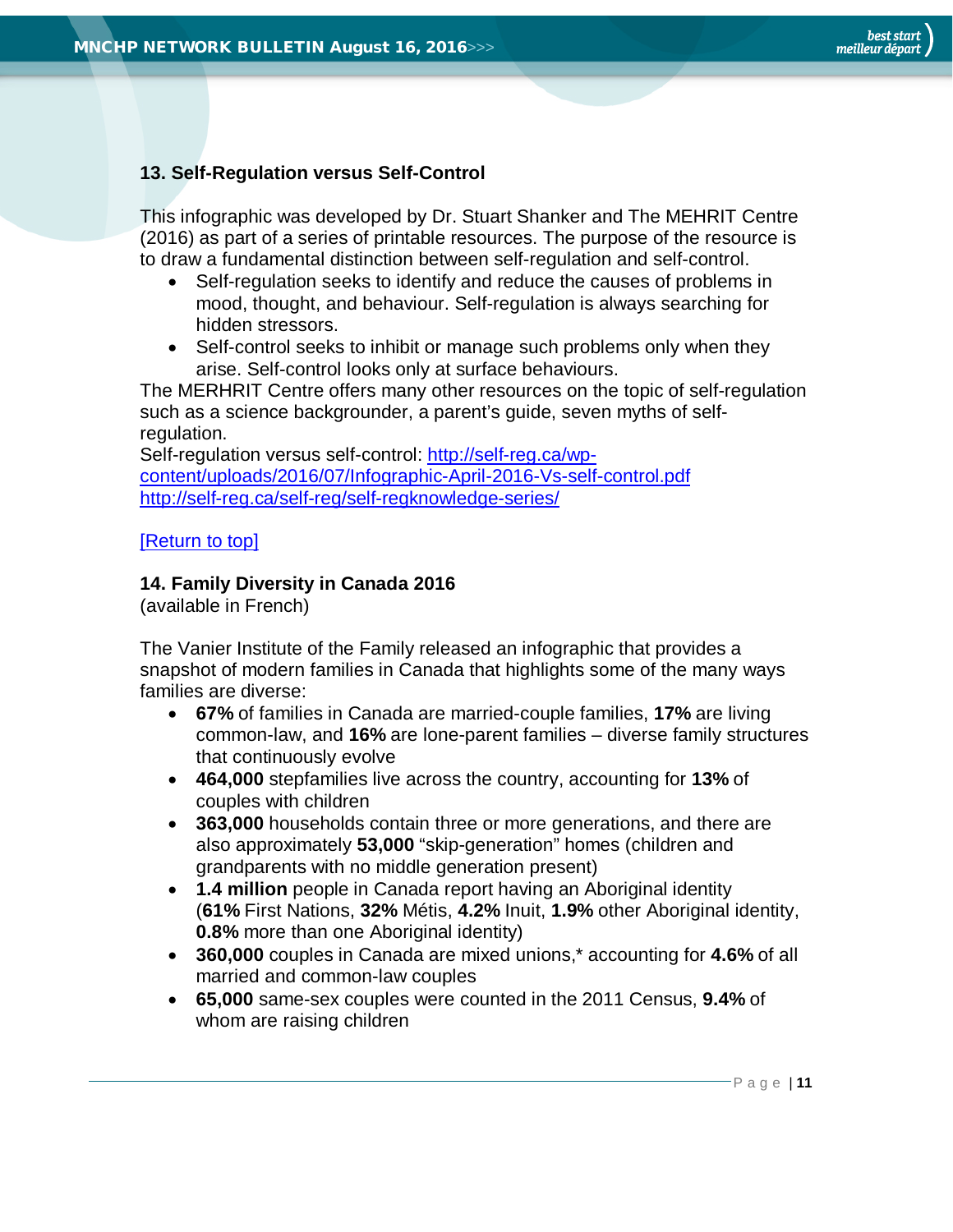• **68,000** people in Canada are in the CAF Regular Forces, half of whom have children under 18

EN:<http://vanierinstitute.ca/family-diversity-2016/> FR:<http://institutvanier.ca/diversite-familiale-2016/>

## [\[Return to top\]](#page-0-0)

<span id="page-11-0"></span>**15. Let's Talk! Tips for Building Your Child's Speech and Language Skills** (available in French)

This new video series is designed to help parents support and strengthen their children's developing communication skills. The series, available in English and French, demonstrates some of the communication milestones children should be reaching from infancy through age 5. It also offers tips and strategies on how parents can help develop their child's speech and language skills during this important period. The series is designed to play-back on desktops, laptops and mobile devices including tablets.

EN:<http://www.eohu.ca/talk/>

FR: [http://www.eohu.ca/talk/index\\_f.html](http://www.eohu.ca/talk/index_f.html)

[\[Return to top\]](#page-0-0)

# <span id="page-11-1"></span>**VI. FEATURED BEST START RESOURCES**

## <span id="page-11-2"></span>**16. Taking Care of Our Children, Facilitator Guide: Parent Workshop on Childrearing in First Nations Families and Communities**

This online guide will help facilitators provide a parent workshop about childrearing in First Nations families, including information about the roles and responsibilities within First Nations families and communities related to childrearing. The guide includes contemporary and traditional parenting styles and approaches. It also shares information about ceremonies, guiding children, responding to the needs and behaviours of our children, ensuring safety and security, managing stress, etc.

<http://www.beststart.org/resources/aboriginal/TCoOC.pdf>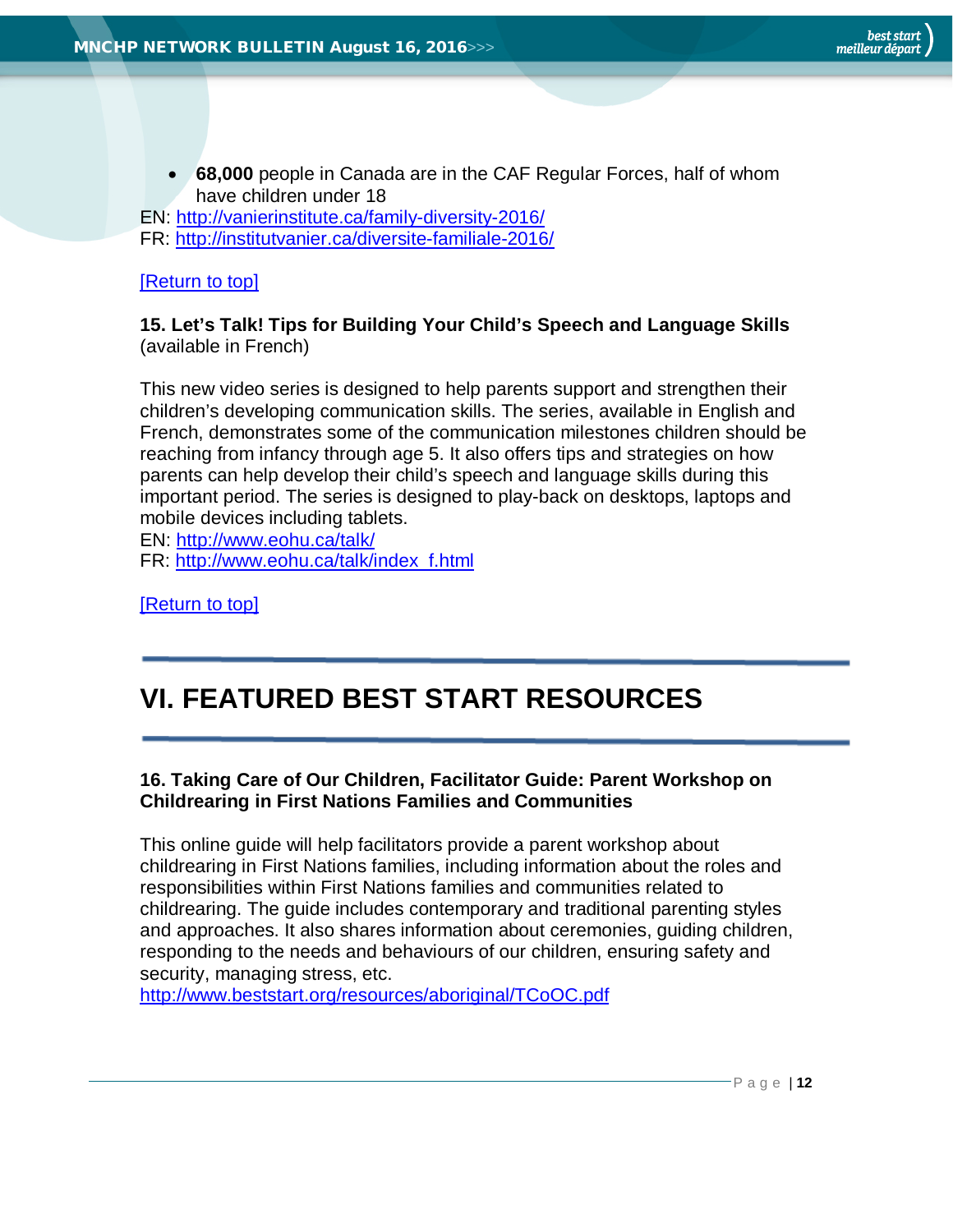# [\[Return to top\]](#page-0-0)

### <span id="page-12-1"></span>**17. Prenatal and Postpartum Health Resources**

(available in French)

The Best Start Resource Centre offers a wide range of resources for service providers and parents on prenatal and postpartum health. Here are a few examples:

- Prenatal Education [Key Messages for Ontario](http://www.beststart.org/resources/preconception/BSRC_prenatal_ed_flyer_bilingual.pdf)
- [The Best Start Resource Centre Prenatal Web Watch](http://www.netvibes.com/bsrcprenatal#General)
- [What to Expect in the First Three Months -](http://www.beststart.org/resources/hlthy_chld_dev/K82-E-hospitalhandout.pdf) Information for New Parents
- [The Delivery of Prenatal Education in Ontario: A Summary of Research](http://www.beststart.org/resources/rep_health/BSRC_Prenatal_Summary_rev_2015.pdf)  **[Findings](http://www.beststart.org/resources/rep_health/BSRC_Prenatal_Summary_rev_2015.pdf)**
- [Healthy and safe sleep tips for infants 0-12 months -](http://en.beststart.org/resources-and-research/healthy-and-safe-sleep-tips-infants-0-12-months) Did You Know?
- Giving Birth in a New Land [A guide for women new to Canada and their](http://www.beststart.org/resources/rep_health/Revisions_2014/English/Giving%20Birth_English_Complete_2014.pdf)  [families -](http://www.beststart.org/resources/rep_health/Revisions_2014/English/Giving%20Birth_English_Complete_2014.pdf) Booklet
- [Obesity in Preconception and Pregnancy -](http://www.beststart.org/resources/preconception/BSRC_obesity_report_April2014.pdf) Report
- [How to Survive Morning Sickness Successfully -](http://www.beststart.org/resources/rep_health/BSRC_morning_sickness_EN.pdf) Booklet

Go to our website to see the [full list of resources in English](http://www.beststart.org/cgi-bin/commerce.cgi?search=action&category=E00E&advanced=yes&sortkey=sku&sortorder=descending) and [French.](http://www.beststart.org/cgi-bin/commerce.cgi?search=action&category=E00F&advanced=yes&sortkey=sku&sortorder=descending)

#### [\[Return to top\]](#page-0-0)

## <span id="page-12-0"></span>**About This Bulletin**

The Best Start Resource Centre thanks you for your interest in, and support of, our work. Best Start permits others to copy, distribute or reference the work for non-commercial purposes on condition that full credit is given. Because our MNCHP bulletins are designed to support local health promotion initiatives, we would appreciate knowing how this resource has supported, or been integrated into, your work (*[mnchp@healthnexus.ca](mailto:mnchp@healthnexus.ca)*). Please note that the Best Start Resource Centre does not endorse or recommend any events, resources, or publications mentioned in this bulletin.

- **[Information on the MNCHP Network](http://www.beststart.org/services/information.html)**
- *[Manage your](http://en.beststart.org/services/information-exchange) subscription, [unsubscribe](mailto:mnchp@healthnexus.ca?subject=Unsubscribe) from the listserv and [access the list archives.](http://en.beststart.org/services/information-exchange)*
- **[Submit items for MNCHP Bulletins](mailto:mnchp@healthnexus.ca?subject=Submit%20item%20for%20MNCHP%20bulletin)**

### **Contact Us**

**[Best Start Resource Centre](http://beststart.org/index_eng.html) [Health Nexus](http://en.healthnexus.ca/)**

# **Stay connected!**

The free weekly **[Ontario Health Promotion E-mail bulletin \(OHPE\)](http://www.ohpe.ca/)** offers a digest of news, events, jobs, feature articles on health promotion issues, resources, and much more, to those working in health promotion.